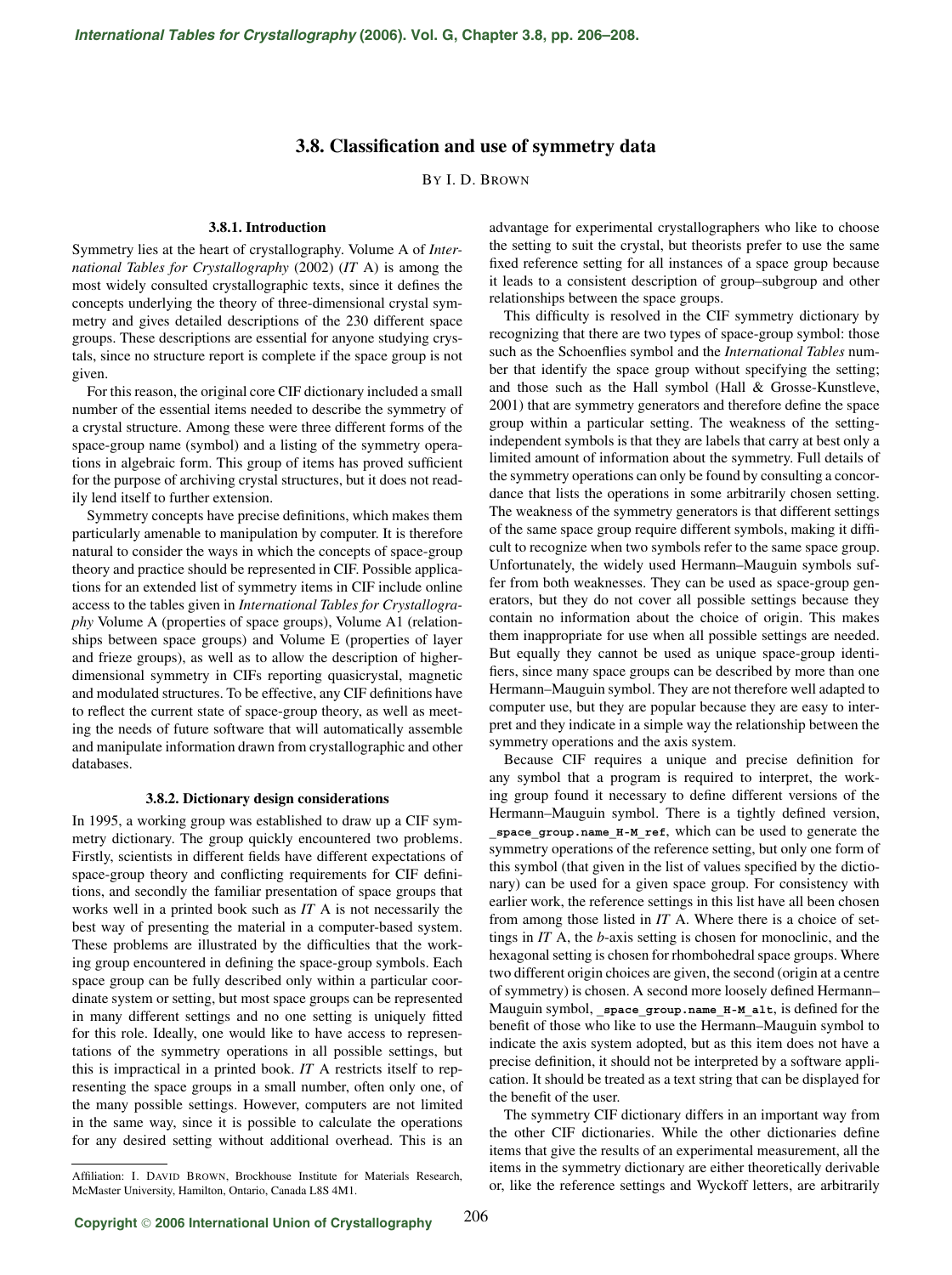assigned. The addition of algorithmic methods in future versions of CIF dictionaries will allow many of the symmetry items to be calculated as needed from expressions included in the dictionary as long as a space-group generator, such as the Hall symbol, is present in the CIF.

The symmetry CIF dictionary is written in DDL2 (Chapter 2.6) as this allows the relationships between the items to be given explicitly. Version 1.0 of the dictionary contains CIF definitions for all the basic symmetry items needed to describe a threedimensional space group as described in more detail in Section 3.8.3. Some of these items have been incorporated in the core CIF dictionary, in which they have been converted to DDL1 (Chapter 2.5) to match the dictionary definition language of the core CIF dictionary. While the items in the symmetry CIF dictionary are designed in part to replace those in the symmetry category of the original core CIF dictionary, they are defined in a way that allows a CIF to include descriptions of several space groups in several settings. A single CIF could, in principle, include the symmetry operations and Wyckoff positions of all possible settings of the 230 space groups.

#### **3.8.3. Arrangement of the dictionary**

The three categories in version 1.0 of the symmetry CIF dictionary all lie within the SPACE**\_**GROUP category group and are classified among the category groups defining the structural model listed in Section 3.1.10. (For convenience, in Chapters 3.2 and 3.4 the **\_space\_group\_\*** items introduced from the symmetry dictionary to the core and modulated structures dictionaries are discussed within an informal DDL1 SYMMETRY category group.)

The categories in the symmetry CIF dictionary are:

SPACE**\_**GROUP

SPACE**\_**GROUP**\_**SYMOP

SPACE**\_**GROUP**\_**WYCKOFF

The first describes the properties of the space group as a whole, the second describes the properties of the symmetry operations and the third describes the properties of the special positions. The three categories are linked by a space-group identifier which allows items looped in the last two categories to be related back to one

Data items in these categories are as follows:

```
of the space groups defined in the first.
(a) SPACE_GROUP
• _space_group.id
  _space_group.Bravais_type
  _space_group.centring_type
  _space_group.crystal_system
  _space_group.Laue_class
  _space_group.IT_number
 _space_group.name_Hall
  _space_group.name_H-M_alt
  _space_group.name_H-M_alt_description
  _space_group.name_H-M_full
  _space_group.name_H-M_ref
  _space_group.name_Schoenflies
  _space_group.Patterson_name_H-M
  _space_group.point_group_H-M
  _space_group.reference_setting
  _space_group.transform_Pp_abc
  _space_group.transform_Qq_xyz
(b) SPACE_GROUP_SYMOP
• _space_group_symop.id
  _space_group_symop.generator_xyz
  _space_group_symop.operation_description
  _space_group_symop.operation_xyz
  _space_group_symop.sg_id
        → _space_group.id
```

```
(c) SPACE_GROUP_WYCKOFF
 • _space_group_Wyckoff.id
   _space_group_Wyckoff.coords_xyz
  _space_group_Wyckoff.letter
 _space_group_Wyckoff.multiplicity
 _space_group_Wyckoff.sg_id
          → _space_group.id
  _space_group_Wyckoff.site_symmetry
```
*The bullet* ( $\bullet$ ) *indicates a category key. The arrow*  $(\rightarrow)$  *is a reference to a parent data item. Items in italics are also found in the core CIF dictionary.*

The information contained in the SPACE**\_**GROUP category relates to the properties of the space group as a whole. Three different kinds of properties are defined here.

Firstly, the names (or symbols) used to describe the space group are defined. As mentioned above, these divide themselves into ones that identify the space group without specifying any particular setting, and ones that can be used to generate the symmetry operations and therefore also specify the setting. Because of the ambiguities involved in the Hermann–Mauguin symbol, three different versions are defined with different degrees of rigour. **\_space\_group.name\_H-M\_ref** may only include the Hermann–Mauguin symbol of the reference setting. space **group.name\_H-M\_alt** and **\_space\_group.name\_H-M\_full** give the user the freedom to give the symbol in any setting, but cannot be reliably interpreted by a computer.

Secondly, the SPACE**\_**GROUP category contains information about the symmetry properties of the space group, such as its Laue class, Bravais type and point group.

Thirdly, the SPACE**\_**GROUP category contains information which specifies the setting. Although this is implicit in the Hall symbol or in the list of symmetry operations that are given in the SPACE**\_**GROUP**\_**SYMOP category, it can be made explicit by including the transformation needed to generate the setting used in the CIF from the reference setting specified in the dictionary. The reference setting is defined in two ways: firstly, in the list of allowed values of space group.name H-M ref; and secondly in a concordance correlating the *International Tables* number and the Schoenflies symbol of the space group with the Hermann–Mauguin symbol of the reference setting and the Hall symbol. Either of the latter two can be used to generate the symmetry operations in the reference setting.

Information on several space groups may be looped. In this case, each space group is identified by the item **\_space\_group.id**, which is a parent to various **\*** . sg id items in the other categories. This allows a number of different space groups, or different settings of the same space group, to be defined within the same CIF.

Although the most elegant way of specifying the symmetry operations of the space group is to use the Hermann–Mauguin symbol of the reference setting or the Hall symbol (depending on the setting), it is common practice to list all the symmetry operations explicitly in a CIF. For each space group these must appear in a loop and so require their own category, SPACE**\_**GROUP**\_**SYMOP. The symmetry operations may be specified in one of two ways, either through a full list of all the operations of the group or through a restricted list of generators which, when multiplied by each other, generate the full list.

The list of symmetry operations may contain the operations of several space groups, the particular space group being identified by **\_space\_group\_symop.sg\_id**.

Special positions are looped in the SPACE**\_**GROUP**\_**WYCKOFF category, which permits a description of the properties of each special position of one or more space groups. In the current structure of CIF it is not possible to give all the equivalent positions associated with a particular special position, but these can easily